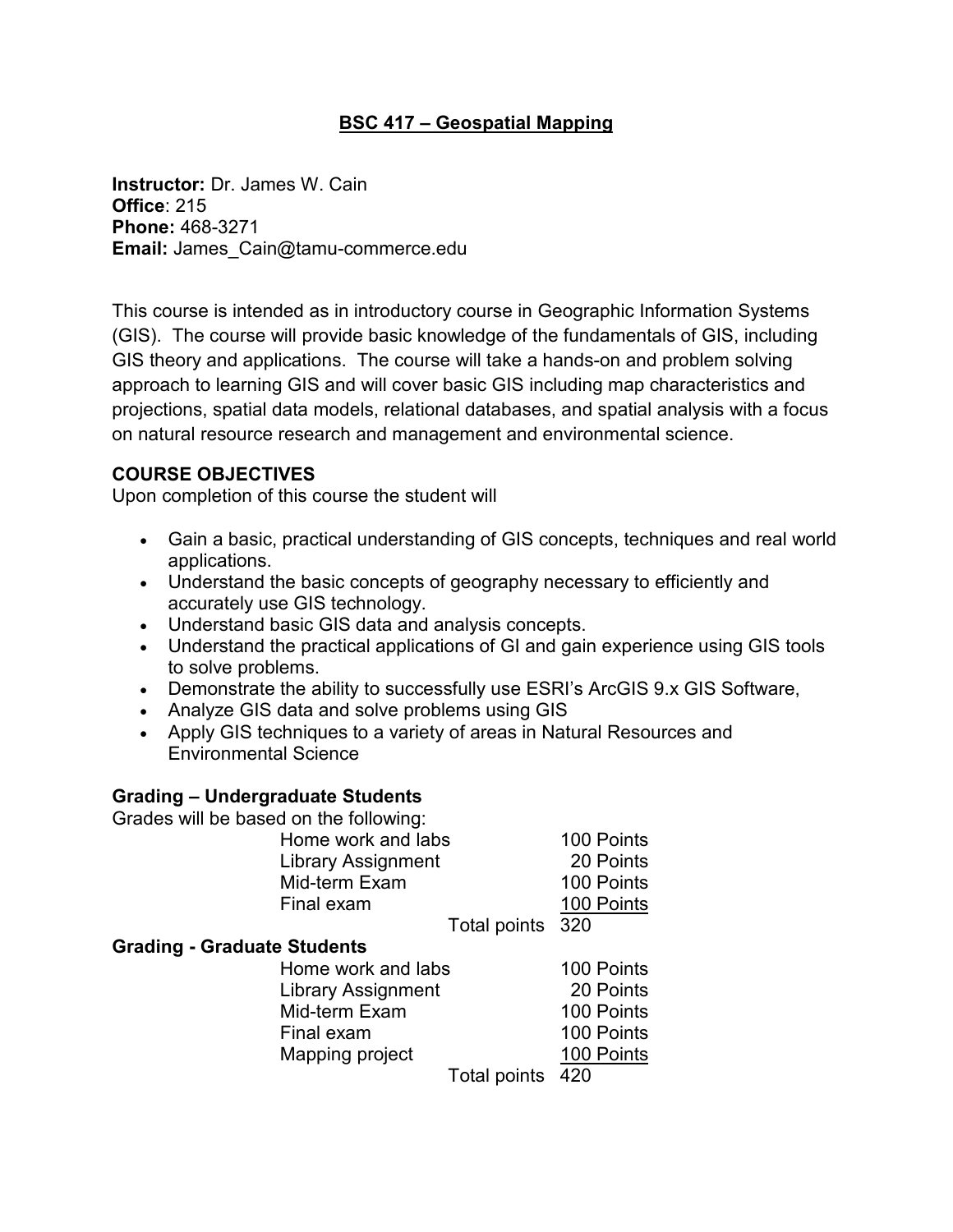**Textbook:** Getting to Know ArcGIS Desktop, 2004. 2<sup>nd</sup> edition. ESRI Press, Redlands, California.

*\*\*\*This book comes with single-user trial software that you may find useful for completing some assignments on your home computer. If you would like to make sure that you can use this software I would not recommend buying a used book as someone may have previously used the software. This software is also available in the computer lab (Science #210).* 

## *Expectations and responsibilities of students:*

1. Regular attendance and participation in lecture and labs are expected. The final exam will cover material from the entire course.

2. Students are expected to read the text chapters and review lecture notes prior to the lecture in which the topics are discussed.

## **Obligatory Statements:**

All student enrolled at the University shall follow the tenets of common decency and acceptable behavior conducive to a positive learning environment (see Student's Guide Handbook, Policies and Procedures, Conduct).

Plagiarism is a criminal activity. You must cite all sources of information. Copying of material, whether parts of sentences, whole sentences, paragraphs or entire articles, will result in a score of zero for your essay and can result in further disciplinary action." Note that this is true throughout the University and we do have plagiarism-detecting software in place. Further information for avoiding this activity will be provided with your written assignments

**Students with Disabilities:** The Americans with Disabilities Act (ADA) is a federal antidiscrimination statute that provides comprehensive civil rights protection for persons with disabilities. Among other things, this legislation requires that all students with disabilities be guaranteed a learning environment that provides for reasonable accommodation of their disabilities. If you have a disability requiring an accommodation, please contact: **Office of Student Disability Resources and Services, Texas A&M University-Commerce, Gee Library, Room 132, Phone (903) 886-5150 or (903) 886- 5835, Fax (903) 468-8148,** StudentDisabilityServices@tamu-commerce.edu